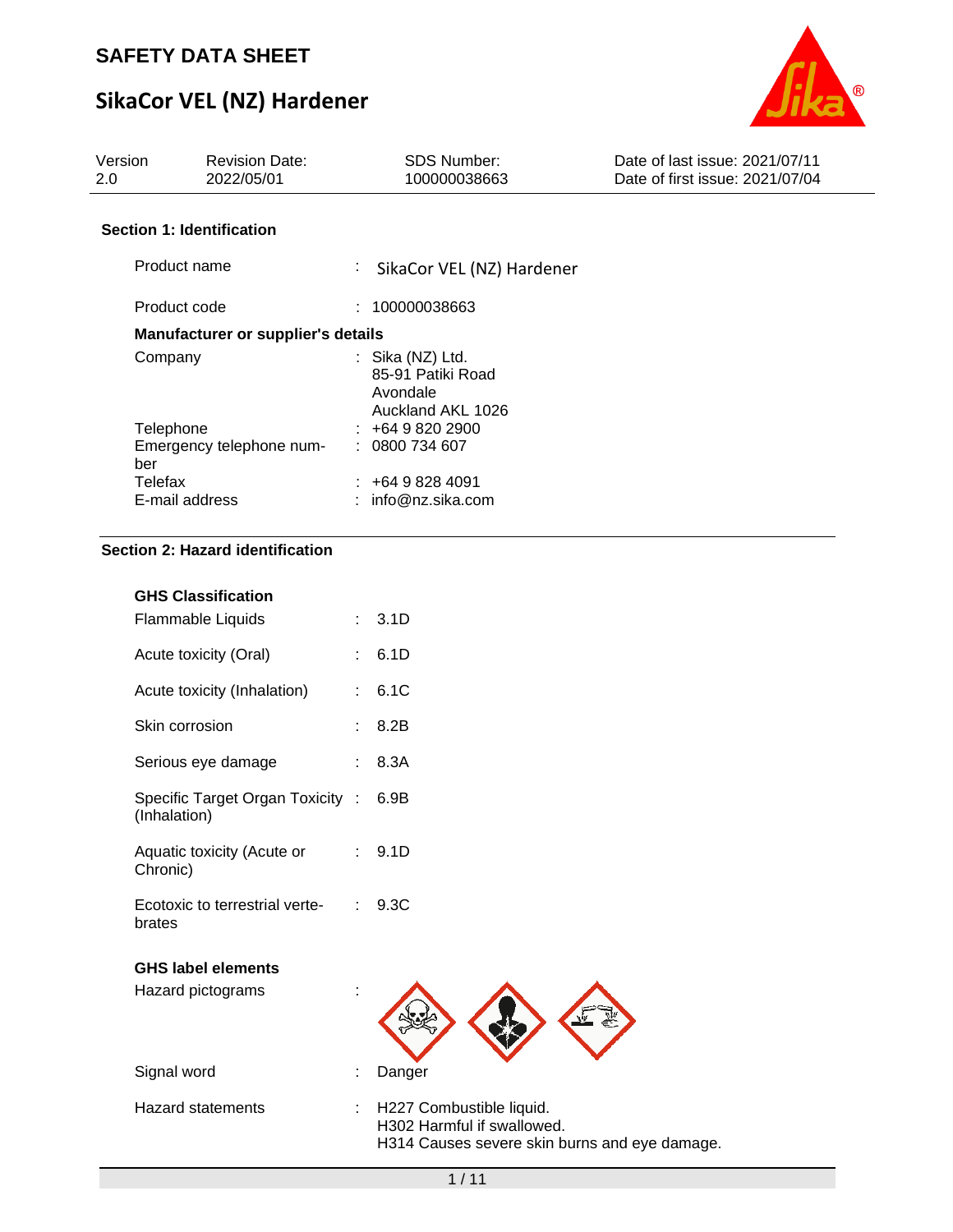# **SikaCor VEL (NZ) Hardener**



| Version<br>2.0 | <b>Revision Date:</b><br>2022/05/01                 | <b>SDS Number:</b><br>100000038663                                                                                                                                                                                                                                      | Date of last issue: 2021/07/11<br>Date of first issue: 2021/07/04                                                                                                                                                                                                                                                                                                                                                                                                                                                                                                                                                                         |
|----------------|-----------------------------------------------------|-------------------------------------------------------------------------------------------------------------------------------------------------------------------------------------------------------------------------------------------------------------------------|-------------------------------------------------------------------------------------------------------------------------------------------------------------------------------------------------------------------------------------------------------------------------------------------------------------------------------------------------------------------------------------------------------------------------------------------------------------------------------------------------------------------------------------------------------------------------------------------------------------------------------------------|
|                |                                                     | H331 Toxic if inhaled.<br>H371 May cause damage to organs if inhaled.<br>H401 Toxic to aquatic life.<br>H433 Harmful to terrestrial vertebrates.                                                                                                                        |                                                                                                                                                                                                                                                                                                                                                                                                                                                                                                                                                                                                                                           |
|                | Precautionary statements                            | ĵ,<br><b>Prevention:</b>                                                                                                                                                                                                                                                |                                                                                                                                                                                                                                                                                                                                                                                                                                                                                                                                                                                                                                           |
|                |                                                     | No smoking.<br>P260 Do not breathe mist or vapours.<br>P264 Wash skin thoroughly after handling.<br>P271 Use only outdoors or in a well-ventilated area.<br>P273 Avoid release to the environment.<br>tion/face protection.                                             | P210 Keep away from heat/ sparks/ open flames/ hot surfaces.<br>P270 Do not eat, drink or smoke when using this product.<br>P280 Wear protective gloves/ protective clothing/ eye protec-                                                                                                                                                                                                                                                                                                                                                                                                                                                 |
|                |                                                     | <b>Response:</b>                                                                                                                                                                                                                                                        |                                                                                                                                                                                                                                                                                                                                                                                                                                                                                                                                                                                                                                           |
|                |                                                     | induce vomiting.<br>shower.<br>at rest in a position comfortable for breathing.<br>easy to do. Continue rinsing.<br>CENTER or doctor/ physician.<br>cian.<br>on this label).<br>P363 Wash contaminated clothing before reuse.<br>alcohol-resistant foam for extinction. | P301 + P330 + P331 IF SWALLOWED: Rinse mouth. Do NOT<br>P303 + P361 + P353 IF ON SKIN (or hair): Remove/ Take off<br>immediately all contaminated clothing. Rinse skin with water/<br>P304 + P340 IF INHALED: Remove victim to fresh air and keep<br>P305 + P351 + P338 IF IN EYES: Rinse cautiously with water<br>for several minutes. Remove contact lenses, if present and<br>P309 + P311 IF exposed or if you feel unwell: Call a POISON<br>P310 Immediately call a POISON CENTER or doctor/ physi-<br>P321 Specific treatment (see supplemental first aid instructions<br>P370 + P378 In case of fire: Use dry sand, dry chemical or |
|                |                                                     | Storage:                                                                                                                                                                                                                                                                |                                                                                                                                                                                                                                                                                                                                                                                                                                                                                                                                                                                                                                           |
|                |                                                     | tightly closed.<br>P405 Store locked up.                                                                                                                                                                                                                                | P403 + P233 Store in a well-ventilated place. Keep container<br>P403 + P235 Store in a well-ventilated place. Keep cool.                                                                                                                                                                                                                                                                                                                                                                                                                                                                                                                  |
|                |                                                     | Disposal:                                                                                                                                                                                                                                                               |                                                                                                                                                                                                                                                                                                                                                                                                                                                                                                                                                                                                                                           |
|                |                                                     | disposal plant.                                                                                                                                                                                                                                                         | P501 Dispose of contents/ container to an approved waste                                                                                                                                                                                                                                                                                                                                                                                                                                                                                                                                                                                  |
|                | Other hazards which do not result in classification |                                                                                                                                                                                                                                                                         |                                                                                                                                                                                                                                                                                                                                                                                                                                                                                                                                                                                                                                           |

None known.

#### **Section 3: Composition/information on ingredients**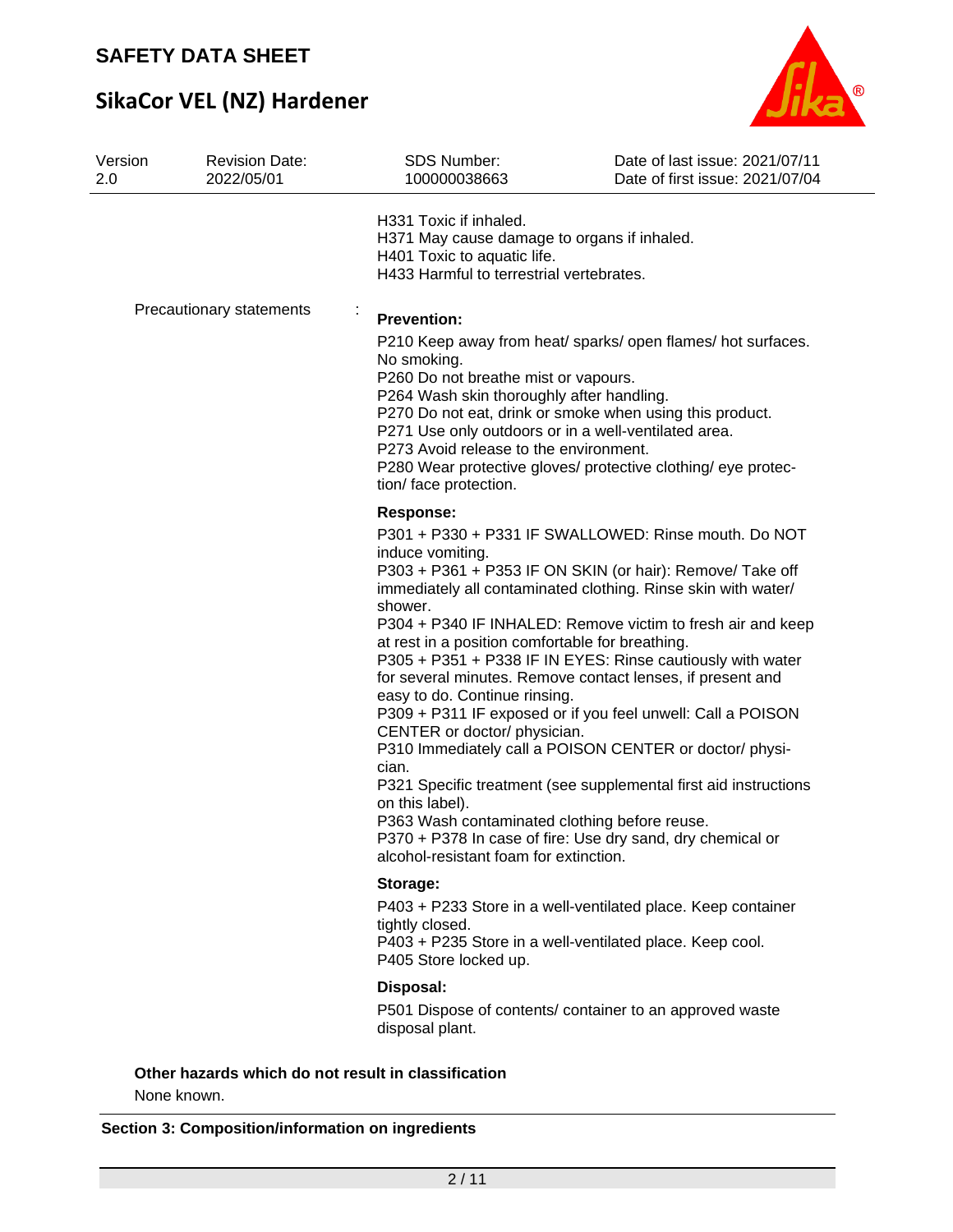# **SikaCor VEL (NZ) Hardener**



| Version<br>2.0 |              | <b>Revision Date:</b><br>2022/05/01                    |   | SDS Number:<br>100000038663                                                                                            |                                                                                                                                                            | Date of last issue: 2021/07/11<br>Date of first issue: 2021/07/04                                                                                                                  |
|----------------|--------------|--------------------------------------------------------|---|------------------------------------------------------------------------------------------------------------------------|------------------------------------------------------------------------------------------------------------------------------------------------------------|------------------------------------------------------------------------------------------------------------------------------------------------------------------------------------|
|                |              | Substance / Mixture                                    |   | : Mixture                                                                                                              |                                                                                                                                                            |                                                                                                                                                                                    |
|                |              | <b>Components</b>                                      |   |                                                                                                                        |                                                                                                                                                            |                                                                                                                                                                                    |
|                |              | Chemical name                                          |   |                                                                                                                        | CAS-No.                                                                                                                                                    | Concentration (% w/w)                                                                                                                                                              |
|                |              | dimethyl phthalate                                     |   |                                                                                                                        | $131 - 11 - 3$                                                                                                                                             | $>= 30 - 50$                                                                                                                                                                       |
|                |              | 2-Butanone, peroxide                                   |   |                                                                                                                        | 1338-23-4                                                                                                                                                  | $>= 30 - 50$                                                                                                                                                                       |
|                | butanone     |                                                        |   |                                                                                                                        | 78-93-3                                                                                                                                                    | $>= 1 - 10$                                                                                                                                                                        |
|                |              | <b>Section 4: First-aid measures</b>                   |   |                                                                                                                        |                                                                                                                                                            |                                                                                                                                                                                    |
|                |              | General advice                                         |   | Consult a physician.                                                                                                   | Move out of dangerous area.                                                                                                                                | Show this safety data sheet to the doctor in attendance.                                                                                                                           |
|                | If inhaled   |                                                        |   | Move to fresh air.                                                                                                     | Consult a physician after significant exposure.                                                                                                            |                                                                                                                                                                                    |
|                |              | In case of skin contact                                | ÷ | ty.                                                                                                                    | Wash off with soap and plenty of water.                                                                                                                    | Take off contaminated clothing and shoes immediately.<br>Immediate medical treatment is necessary as untreated<br>wounds from corrosion of the skin heal slowly and with difficul- |
|                |              | In case of eye contact                                 |   | Remove contact lenses.                                                                                                 | sue damage and blindness.<br>of water and seek medical advice.<br>Continue rinsing eyes during transport to hospital.<br>Keep eye wide open while rinsing. | Small amounts splashed into eyes can cause irreversible tis-<br>In the case of contact with eyes, rinse immediately with plenty                                                    |
|                | If swallowed |                                                        |   | Do NOT induce vomiting.                                                                                                | Do not give milk or alcoholic beverages.<br>Take victim immediately to hospital.                                                                           | Clean mouth with water and drink afterwards plenty of water.<br>Never give anything by mouth to an unconscious person.                                                             |
|                | delayed      | Most important symptoms<br>and effects, both acute and |   | corrosive effects<br>Dermatitis<br>and symptoms.<br>Harmful if swallowed.<br>Toxic if inhaled.<br>Causes severe burns. | Health injuries may be delayed.<br>Gastrointestinal discomfort<br>Causes serious eye damage.<br>May cause damage to organs if inhaled.                     | See Section 11 for more detailed information on health effects                                                                                                                     |
|                |              | Notes to physician                                     |   | Treat symptomatically.                                                                                                 |                                                                                                                                                            |                                                                                                                                                                                    |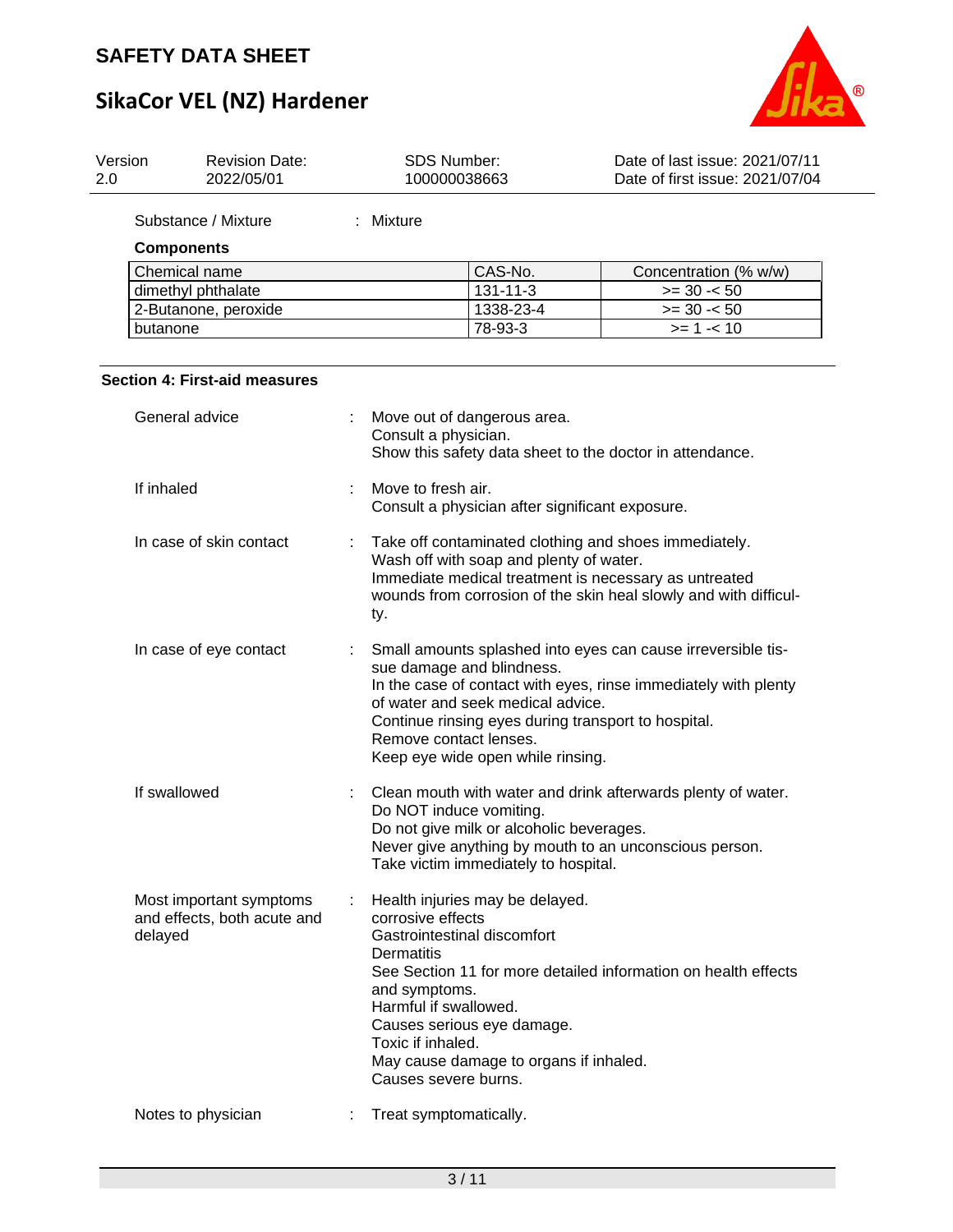# **SikaCor VEL (NZ) Hardener**



| Version<br>2.0 |                    | <b>Revision Date:</b><br>2022/05/01                         |               | SDS Number:<br>100000038663                                                                                                                                                                                                                                                                                                    | Date of last issue: 2021/07/11<br>Date of first issue: 2021/07/04 |
|----------------|--------------------|-------------------------------------------------------------|---------------|--------------------------------------------------------------------------------------------------------------------------------------------------------------------------------------------------------------------------------------------------------------------------------------------------------------------------------|-------------------------------------------------------------------|
|                |                    | <b>Section 5: Fire-fighting measures</b>                    |               |                                                                                                                                                                                                                                                                                                                                |                                                                   |
|                |                    | Suitable extinguishing media                                | $\mathcal{L}$ | Carbon dioxide (CO2)                                                                                                                                                                                                                                                                                                           |                                                                   |
|                | media              | Unsuitable extinguishing                                    |               | Water                                                                                                                                                                                                                                                                                                                          |                                                                   |
|                | ucts               | Hazardous combustion prod-                                  | $\sim 100$    | No hazardous combustion products are known                                                                                                                                                                                                                                                                                     |                                                                   |
|                | ods                | Specific extinguishing meth-                                |               | Standard procedure for chemical fires.                                                                                                                                                                                                                                                                                         |                                                                   |
|                | for firefighters   | Special protective equipment :                              |               | In the event of fire, wear self-contained breathing apparatus.                                                                                                                                                                                                                                                                 |                                                                   |
|                | Hazchem Code       |                                                             |               | 2WE                                                                                                                                                                                                                                                                                                                            |                                                                   |
|                |                    | Section 6: Accidental release measures                      |               |                                                                                                                                                                                                                                                                                                                                |                                                                   |
|                | gency procedures   | Personal precautions, protec- :<br>tive equipment and emer- |               | Use personal protective equipment.<br>Deny access to unprotected persons.                                                                                                                                                                                                                                                      |                                                                   |
|                |                    | Environmental precautions                                   |               | Do not flush into surface water or sanitary sewer system.<br>If the product contaminates rivers and lakes or drains inform<br>respective authorities.                                                                                                                                                                          |                                                                   |
|                |                    | Methods and materials for<br>containment and cleaning up    |               | Soak up with inert absorbent material (e.g. sand, silica gel,<br>acid binder, universal binder, sawdust).<br>Keep in suitable, closed containers for disposal.                                                                                                                                                                 |                                                                   |
|                |                    | Section 7: Handling and storage                             |               |                                                                                                                                                                                                                                                                                                                                |                                                                   |
|                | fire and explosion | Advice on protection against                                | ÷             | Normal measures for preventive fire protection.                                                                                                                                                                                                                                                                                |                                                                   |
|                |                    | Advice on safe handling                                     |               | Avoid exceeding the given occupational exposure limits (see<br>section 8).<br>Do not get in eyes, on skin, or on clothing.<br>For personal protection see section 8.<br>Smoking, eating and drinking should be prohibited in the ap-<br>plication area.<br>Follow standard hygiene measures when handling chemical<br>products |                                                                   |
|                | Hygiene measures   |                                                             |               | Handle in accordance with good industrial hygiene and safety<br>practice.<br>When using do not eat or drink.<br>When using do not smoke.<br>Wash hands before breaks and at the end of workday.<br>4/11                                                                                                                        |                                                                   |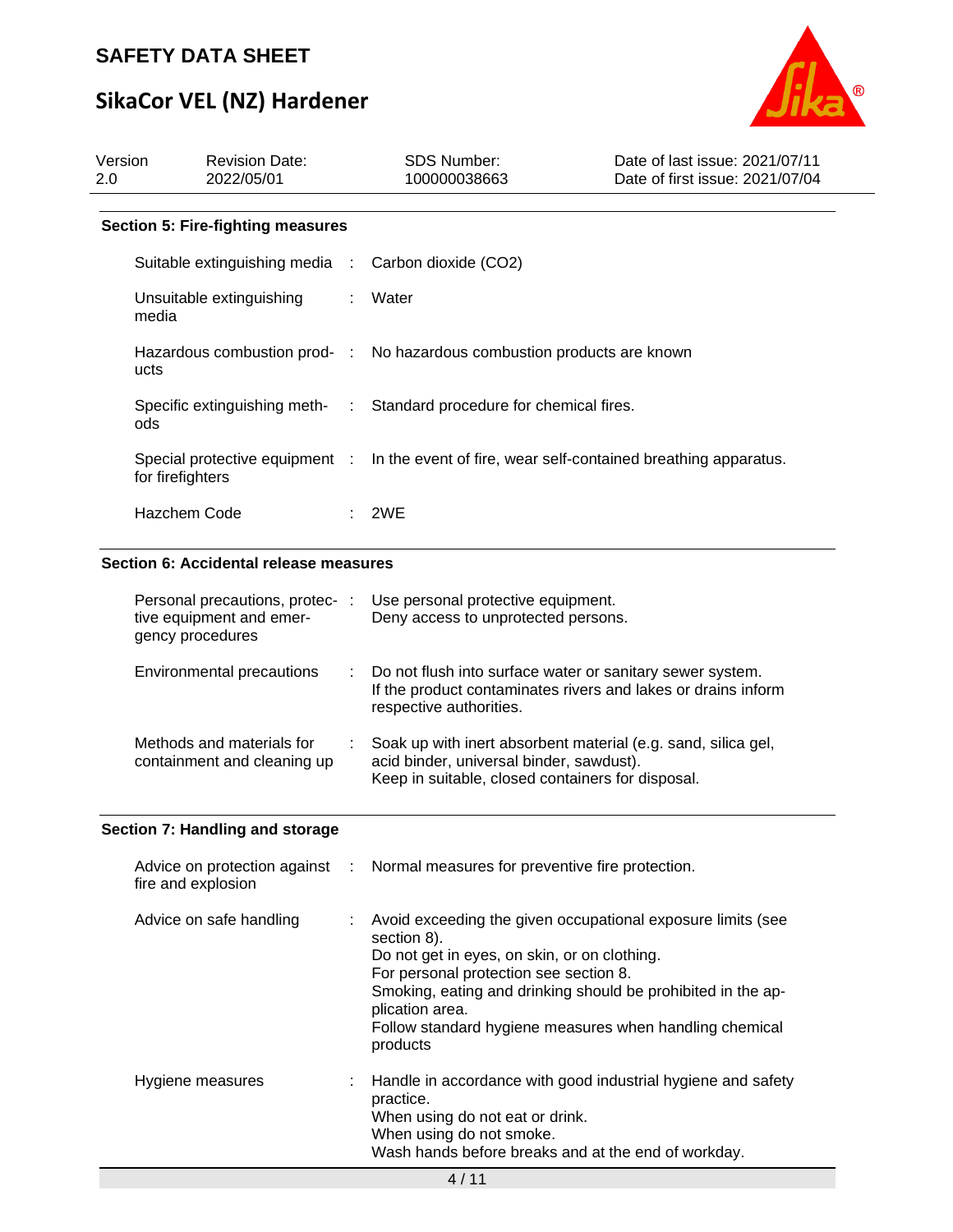# **SikaCor VEL (NZ) Hardener**



| Version | <b>Revision Date:</b>       | <b>SDS Number:</b>                                                                                                                                                                | Date of last issue: 2021/07/11                             |
|---------|-----------------------------|-----------------------------------------------------------------------------------------------------------------------------------------------------------------------------------|------------------------------------------------------------|
| 2.0     | 2022/05/01                  | 100000038663                                                                                                                                                                      | Date of first issue: 2021/07/04                            |
|         | Conditions for safe storage | Store in original container.<br>Keep in a well-ventilated place.<br>kept upright to prevent leakage.<br>Observe label precautions.<br>Store in accordance with local regulations. | Containers which are opened must be carefully resealed and |

### **Section 8: Exposure controls/personal protection**

#### **Components with workplace control parameters**

| Components           | CAS-No.        | Value type         | Control parame-                                                   | <b>Basis</b> |
|----------------------|----------------|--------------------|-------------------------------------------------------------------|--------------|
|                      |                | (Form of           | ters / Permissible                                                |              |
|                      |                | exposure)          | concentration                                                     |              |
| dimethyl phthalate   | $131 - 11 - 3$ | <b>WES-TWA</b>     | $5 \text{ mg/m}$ 3                                                | NZ OEL       |
| 2-Butanone, peroxide | 1338-23-4      | <b>WES-Ceiling</b> | $0.2$ ppm                                                         | NZ OEL       |
|                      |                |                    | $1.5 \text{ mg/m}$ 3                                              |              |
| butanone             | 78-93-3        | <b>WES-STEL</b>    | 300 ppm                                                           | NZ OEL       |
|                      |                |                    | 890 mg/m3                                                         |              |
|                      |                |                    | Further information: Exposure can also be estimated by biological |              |
|                      | monitoring     |                    |                                                                   |              |
|                      |                | WES-TWA            | 150 ppm                                                           | NZ OEL       |
|                      |                |                    | 445 mg/m3                                                         |              |

#### **Biological occupational exposure limits**

| Components | CAS-No. | Control    | <b>Biological</b> | Sampling | I Permissible     | <b>Basis</b> |
|------------|---------|------------|-------------------|----------|-------------------|--------------|
|            |         | parameters | specimen          | time     | concentration     |              |
| butanone   | 78-93-3 | MEK        | Urine             | End of   | $2 \text{ m}$ g/l | NZ BEI       |
|            |         |            |                   | shift    |                   |              |

#### **Personal protective equipment**

| Respiratory protection   | Use respiratory protection unless adequate local exhaust<br>ventilation is provided or exposure assessment demonstrates<br>that exposures are within recommended exposure guidelines.<br>The filter class for the respirator must be suitable for the max-<br>imum expected contaminant concentration<br>(gas/vapour/aerosol/particulates) that may arise when han-<br>dling the product. If this concentration is exceeded, self-<br>contained breathing apparatus must be used. |
|--------------------------|-----------------------------------------------------------------------------------------------------------------------------------------------------------------------------------------------------------------------------------------------------------------------------------------------------------------------------------------------------------------------------------------------------------------------------------------------------------------------------------|
| Hand protection          | Chemical-resistant, impervious gloves complying with an<br>approved standard should be worn at all times when handling<br>chemical products if a risk assessment indicates this is nec-<br>essary.                                                                                                                                                                                                                                                                                |
| Eye protection           | Safety eyewear complying with an approved standard should<br>be used when a risk assessment indicates this is necessary.                                                                                                                                                                                                                                                                                                                                                          |
| Skin and body protection | Choose body protection in relation to its type, to the concen-<br>tration and amount of dangerous substances, and to the spe-<br>cific work-place.                                                                                                                                                                                                                                                                                                                                |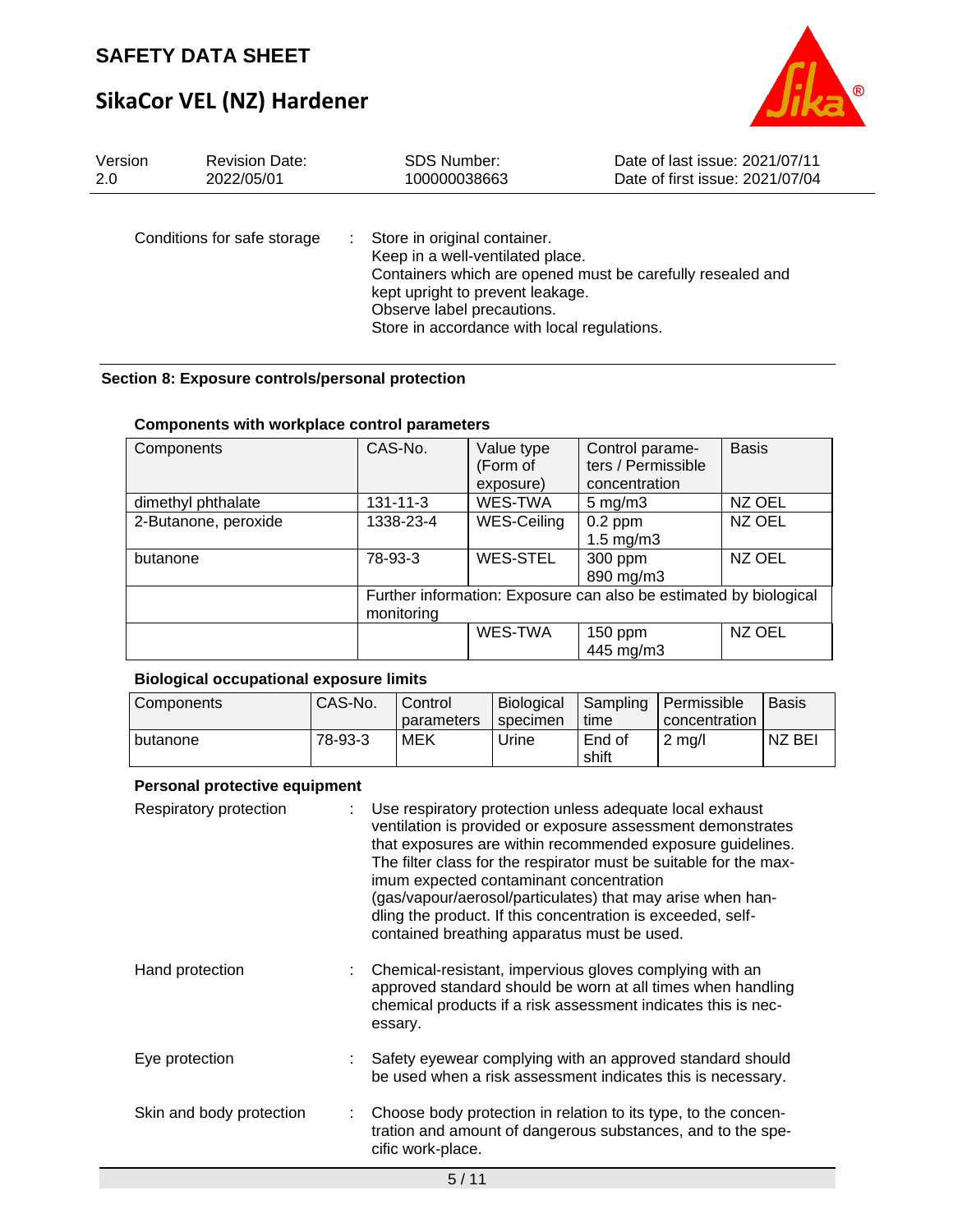# **SikaCor VEL (NZ) Hardener**



| Version | <b>Revision Date:</b> | <b>SDS Number:</b> | Date of last issue: 2021/07/11  |
|---------|-----------------------|--------------------|---------------------------------|
| -2.0    | 2022/05/01            | 100000038663       | Date of first issue: 2021/07/04 |

### **Section 9: Physical and chemical properties**

| Appearance                                              | t.             | liquid                                 |
|---------------------------------------------------------|----------------|----------------------------------------|
| Colour                                                  | t              | transparent                            |
| Odour                                                   | t              | slight                                 |
| <b>Odour Threshold</b>                                  |                | No data available                      |
| рH                                                      | t.             | No data available                      |
| Melting point/range / Freezing                          | ÷              | No data available                      |
| point<br>Boiling point/boiling range                    | t.             | No data available                      |
| Flash point                                             | t.             | 76 °C (169 °F)<br>(Method: closed cup) |
| Evaporation rate                                        | t              | No data available                      |
| Flammability (solid, gas)                               | t,             | No data available                      |
| Upper explosion limit / Upper :<br>flammability limit   |                | No data available                      |
| Lower explosion limit / Lower<br>flammability limit     | $\mathbb{R}^n$ | No data available                      |
| Vapour pressure                                         | ÷              | $0.01$ hPa                             |
| Relative vapour density                                 |                | No data available                      |
| Density                                                 |                | $1.1$ g/cm $3$                         |
| Solubility(ies)<br>Water solubility                     | t,             | soluble                                |
| Solubility in other solvents :                          |                | No data available                      |
| Partition coefficient: n-                               |                | No data available                      |
| octanol/water<br>Auto-ignition temperature              | t.             | No data available                      |
| Decomposition temperature                               | t.             | $> 60 °C$ ( $> 140 °F$ )               |
| Self-Accelerating decomposi-<br>tion temperature (SADT) | t.             | 60 °C (140 °F)                         |
| Viscosity<br>Viscosity, dynamic                         | ÷              | No data available                      |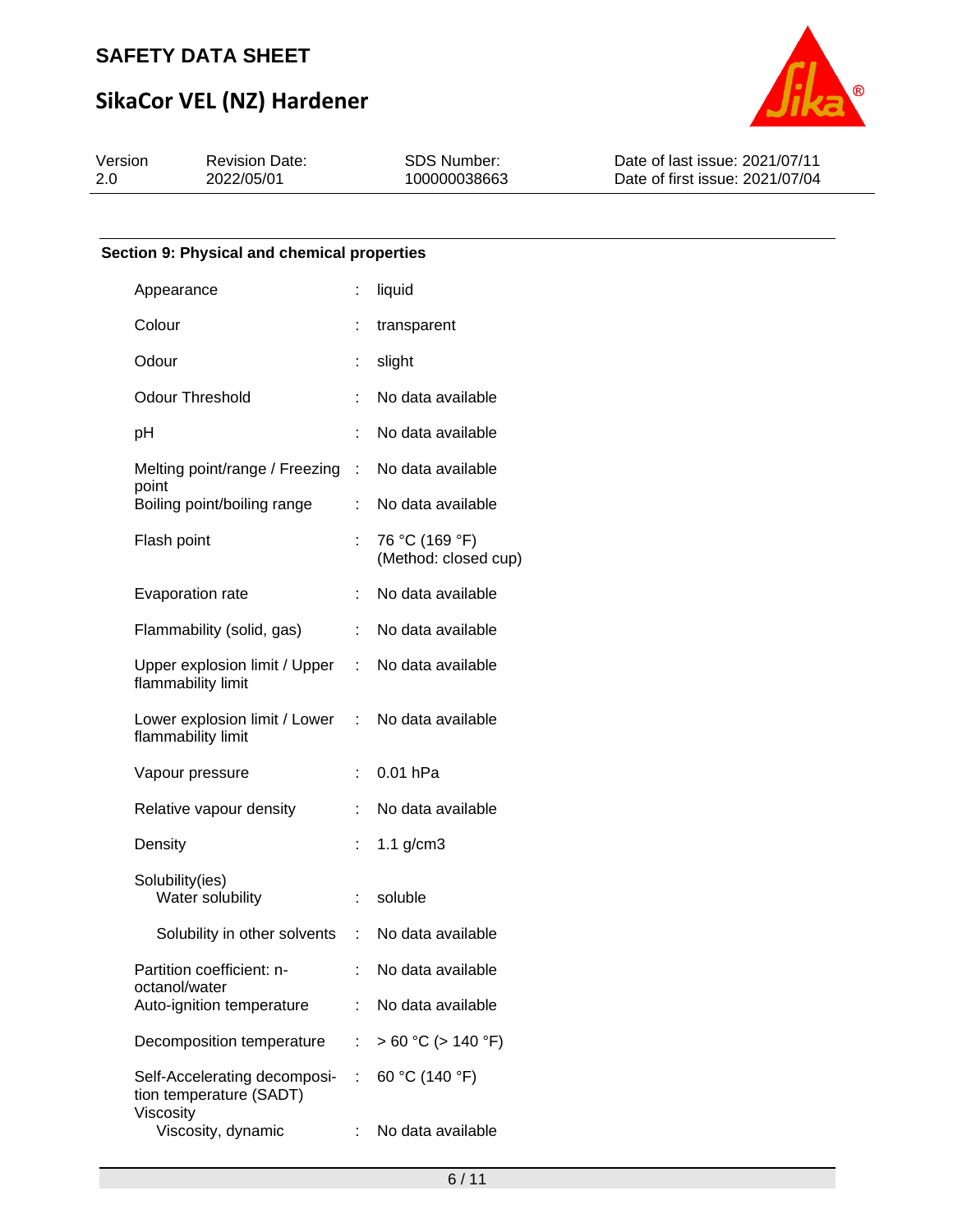# **SikaCor VEL (NZ) Hardener**



| Version<br>2.0 | <b>Revision Date:</b><br>2022/05/01 |   | <b>SDS Number:</b><br>100000038663                                                                                                                                      | Date of last issue: 2021/07/11<br>Date of first issue: 2021/07/04 |
|----------------|-------------------------------------|---|-------------------------------------------------------------------------------------------------------------------------------------------------------------------------|-------------------------------------------------------------------|
|                | Viscosity, kinematic                | ÷ | No data available                                                                                                                                                       |                                                                   |
|                | Explosive properties                |   | No data available                                                                                                                                                       |                                                                   |
|                | Oxidizing properties                |   | No data available                                                                                                                                                       |                                                                   |
|                | Volatile organic compounds          |   | Directive 2010/75/EU of 24 November 2010 on industrial<br>emissions (integrated pollution prevention and control)<br>Volatile organic compounds (VOC) content: 1.5% w/w |                                                                   |

### **Section 10: Stability and reactivity**

| Reactivity             | t. | No dangerous reaction known under conditions of normal use.                   |
|------------------------|----|-------------------------------------------------------------------------------|
| Chemical stability     |    | : The product is chemically stable.                                           |
| tions                  |    | Possibility of hazardous reac- : Stable under recommended storage conditions. |
| Conditions to avoid    |    | No data available                                                             |
| Incompatible materials |    | No data available                                                             |

### **Section 11: Toxicological information**

| <b>Acute toxicity</b><br>Harmful if swallowed.<br>Toxic if inhaled.         |    |                                                                      |
|-----------------------------------------------------------------------------|----|----------------------------------------------------------------------|
| <b>Components:</b>                                                          |    |                                                                      |
| butanone:<br>Acute oral toxicity                                            |    | LD50 Oral (Rat): 3,300 mg/kg                                         |
| Acute inhalation toxicity                                                   | t. | LC50 (Rat): 36 mg/l<br>Exposure time: 4 h<br>Test atmosphere: vapour |
| Acute dermal toxicity                                                       | ÷. | LD50 Dermal (Rabbit): $>$ 5,000 mg/kg                                |
| <b>Skin corrosion/irritation</b><br>Causes severe burns.                    |    |                                                                      |
| Serious eye damage/eye irritation<br>Causes serious eye damage.             |    |                                                                      |
| Respiratory or skin sensitisation                                           |    |                                                                      |
| <b>Skin sensitisation</b><br>Not classified based on available information. |    |                                                                      |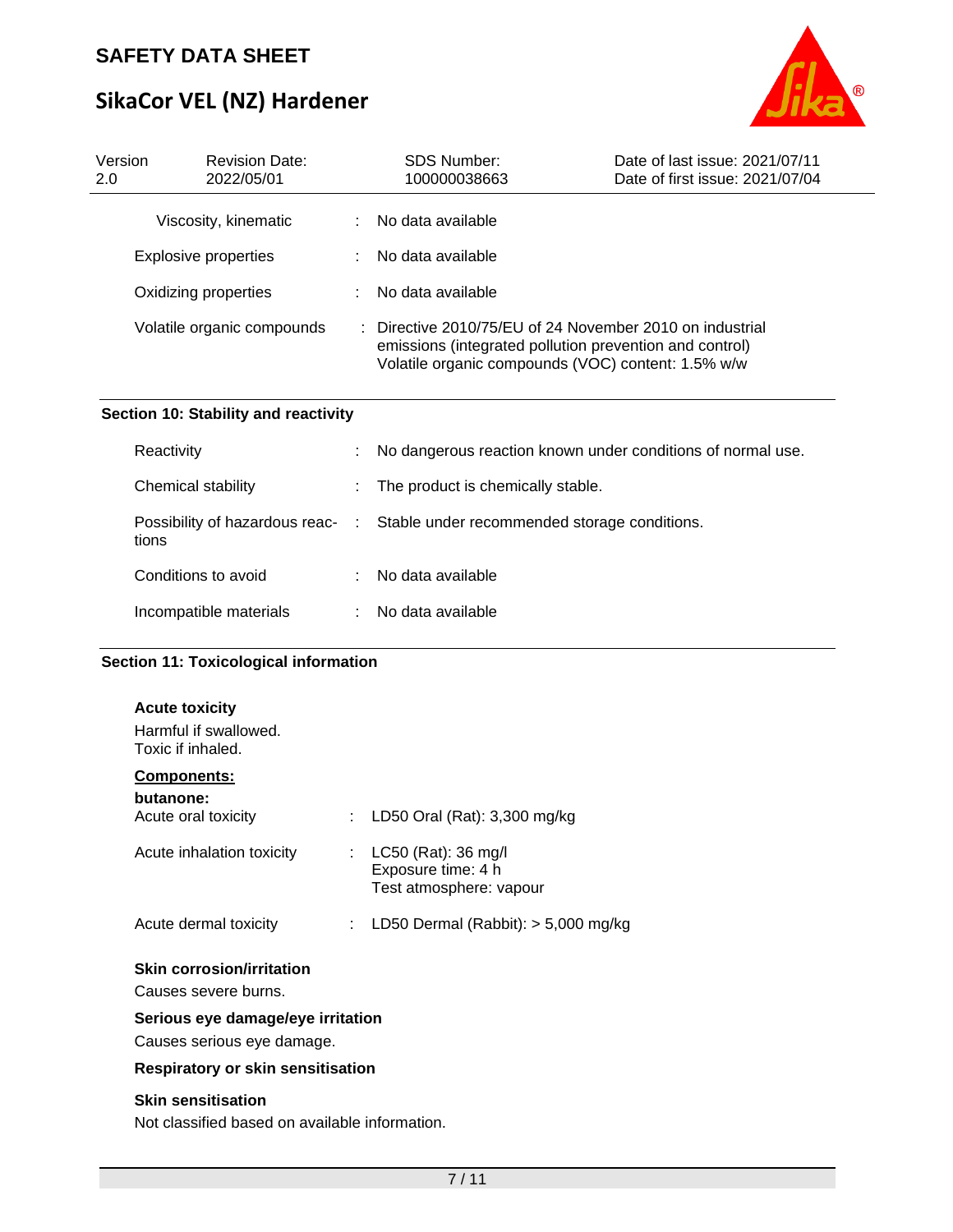# **SikaCor VEL (NZ) Hardener**



| Version<br>2.0 | <b>Revision Date:</b><br>2022/05/01            | <b>SDS Number:</b><br>100000038663           | Date of last issue: 2021/07/11<br>Date of first issue: 2021/07/04 |  |  |  |  |
|----------------|------------------------------------------------|----------------------------------------------|-------------------------------------------------------------------|--|--|--|--|
|                | <b>Respiratory sensitisation</b>               |                                              |                                                                   |  |  |  |  |
|                | Not classified based on available information. |                                              |                                                                   |  |  |  |  |
|                | <b>Chronic toxicity</b>                        |                                              |                                                                   |  |  |  |  |
|                | <b>Germ cell mutagenicity</b>                  |                                              |                                                                   |  |  |  |  |
|                | Not classified based on available information. |                                              |                                                                   |  |  |  |  |
|                | Carcinogenicity                                |                                              |                                                                   |  |  |  |  |
|                | Not classified based on available information. |                                              |                                                                   |  |  |  |  |
|                | <b>Reproductive toxicity</b>                   |                                              |                                                                   |  |  |  |  |
|                | Not classified based on available information. |                                              |                                                                   |  |  |  |  |
|                | <b>STOT - single exposure</b>                  |                                              |                                                                   |  |  |  |  |
|                | May cause damage to organs if inhaled.         |                                              |                                                                   |  |  |  |  |
|                | <b>STOT - repeated exposure</b>                |                                              |                                                                   |  |  |  |  |
|                | Not classified based on available information. |                                              |                                                                   |  |  |  |  |
|                | <b>Aspiration toxicity</b>                     |                                              |                                                                   |  |  |  |  |
|                | Not classified based on available information. |                                              |                                                                   |  |  |  |  |
|                | <b>Section 12: Ecological information</b>      |                                              |                                                                   |  |  |  |  |
|                | <b>Ecotoxicity</b>                             |                                              |                                                                   |  |  |  |  |
|                | No data available                              |                                              |                                                                   |  |  |  |  |
|                | <b>Persistence and degradability</b>           |                                              |                                                                   |  |  |  |  |
|                | No data available                              |                                              |                                                                   |  |  |  |  |
|                | <b>Bioaccumulative potential</b>               |                                              |                                                                   |  |  |  |  |
|                | No data available                              |                                              |                                                                   |  |  |  |  |
|                | <b>Mobility in soil</b>                        |                                              |                                                                   |  |  |  |  |
|                | No data available                              |                                              |                                                                   |  |  |  |  |
|                | Other adverse effects                          |                                              |                                                                   |  |  |  |  |
|                | Product:                                       |                                              |                                                                   |  |  |  |  |
| mation         | Additional ecological infor-<br>$\sim 100$     | There is no data available for this product. |                                                                   |  |  |  |  |

| <b>Disposal methods</b> |
|-------------------------|
|                         |

| Waste from residues    | Do not contaminate ponds, waterways or ditches with chemi-<br>cal or used container.<br>Send to a licensed waste management company. |
|------------------------|--------------------------------------------------------------------------------------------------------------------------------------|
| Contaminated packaging | Empty remaining contents.<br>Dispose of as unused product.<br>Do not re-use empty containers.                                        |
|                        | 8/11                                                                                                                                 |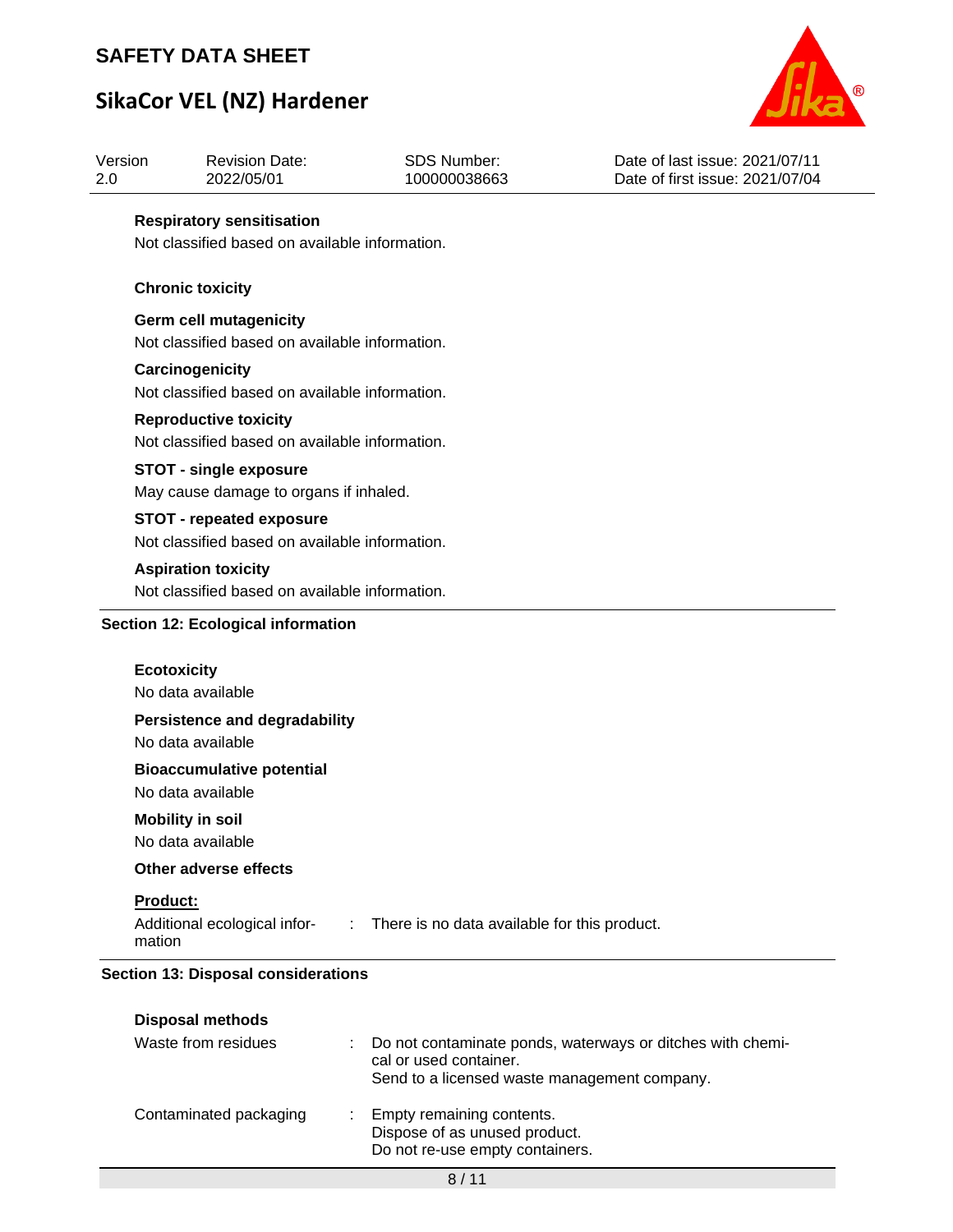# **SikaCor VEL (NZ) Hardener**



| Version<br>2.0                                                      | <b>Revision Date:</b><br>2022/05/01                                                                                                                                                                                                                                                          | <b>SDS Number:</b><br>100000038663                                                                                                                                                                                                                                                                                                                             | Date of last issue: 2021/07/11<br>Date of first issue: 2021/07/04                                                                                                                                                                                                                                                |
|---------------------------------------------------------------------|----------------------------------------------------------------------------------------------------------------------------------------------------------------------------------------------------------------------------------------------------------------------------------------------|----------------------------------------------------------------------------------------------------------------------------------------------------------------------------------------------------------------------------------------------------------------------------------------------------------------------------------------------------------------|------------------------------------------------------------------------------------------------------------------------------------------------------------------------------------------------------------------------------------------------------------------------------------------------------------------|
|                                                                     |                                                                                                                                                                                                                                                                                              |                                                                                                                                                                                                                                                                                                                                                                | Do not burn, or use a cutting torch on, the empty drum.                                                                                                                                                                                                                                                          |
|                                                                     | <b>Section 14: Transport information</b>                                                                                                                                                                                                                                                     |                                                                                                                                                                                                                                                                                                                                                                |                                                                                                                                                                                                                                                                                                                  |
|                                                                     | <b>International Regulations</b>                                                                                                                                                                                                                                                             |                                                                                                                                                                                                                                                                                                                                                                |                                                                                                                                                                                                                                                                                                                  |
| UN/ID No.<br><b>Class</b><br>Labels<br>aircraft)<br>Class<br>Labels | <b>IATA-DGR</b><br>Proper shipping name<br>Packing group<br>Packing instruction (cargo<br>Packing instruction (passen-<br>ger aircraft)<br><b>IMDG-Code</b><br>UN number<br>Proper shipping name<br>Packing group<br>EmS Code<br>Marine pollutant<br>Not applicable for product as supplied. | <b>UN 3105</b><br>Organic peroxide type D, liquid<br>5.2<br>Not assigned by regulation<br>Organic Peroxides, Keep Away From Heat<br>570<br>$\sim 10^6$<br>570<br><b>UN 3105</b><br>ORGANIC PEROXIDE TYPE D, LIQUID<br>5.2<br>Not assigned by regulation<br>5.2<br>$F-J, S-R$<br>no<br>Transport in bulk according to Annex II of MARPOL 73/78 and the IBC Code |                                                                                                                                                                                                                                                                                                                  |
|                                                                     | <b>National Regulations</b>                                                                                                                                                                                                                                                                  |                                                                                                                                                                                                                                                                                                                                                                |                                                                                                                                                                                                                                                                                                                  |
| <b>NZS 5433</b><br>Class<br>Labels                                  | UN number<br>Proper shipping name<br>Packing group<br><b>Hazchem Code</b>                                                                                                                                                                                                                    | <b>UN 3105</b><br>ORGANIC PEROXIDE TYPE D, LIQUID<br>5.2<br>Not assigned by regulation<br>5.2<br>2WE                                                                                                                                                                                                                                                           |                                                                                                                                                                                                                                                                                                                  |
|                                                                     | Special precautions for user<br>regional or country regulations.                                                                                                                                                                                                                             |                                                                                                                                                                                                                                                                                                                                                                | The transport classification(s) provided herein are for informational purposes only, and solely based<br>upon the properties of the unpackaged material as it is described within this Safety Data Sheet.<br>Transportation classifications may vary by mode of transportation, package sizes, and variations in |

#### **Section 15: Regulatory information**

## **Safety, health and environmental regulations/legislation specific for the substance or mixture**

International Chemical Weapons Convention (CWC) : Not applicableSchedules of Toxic Chemicals and Precursors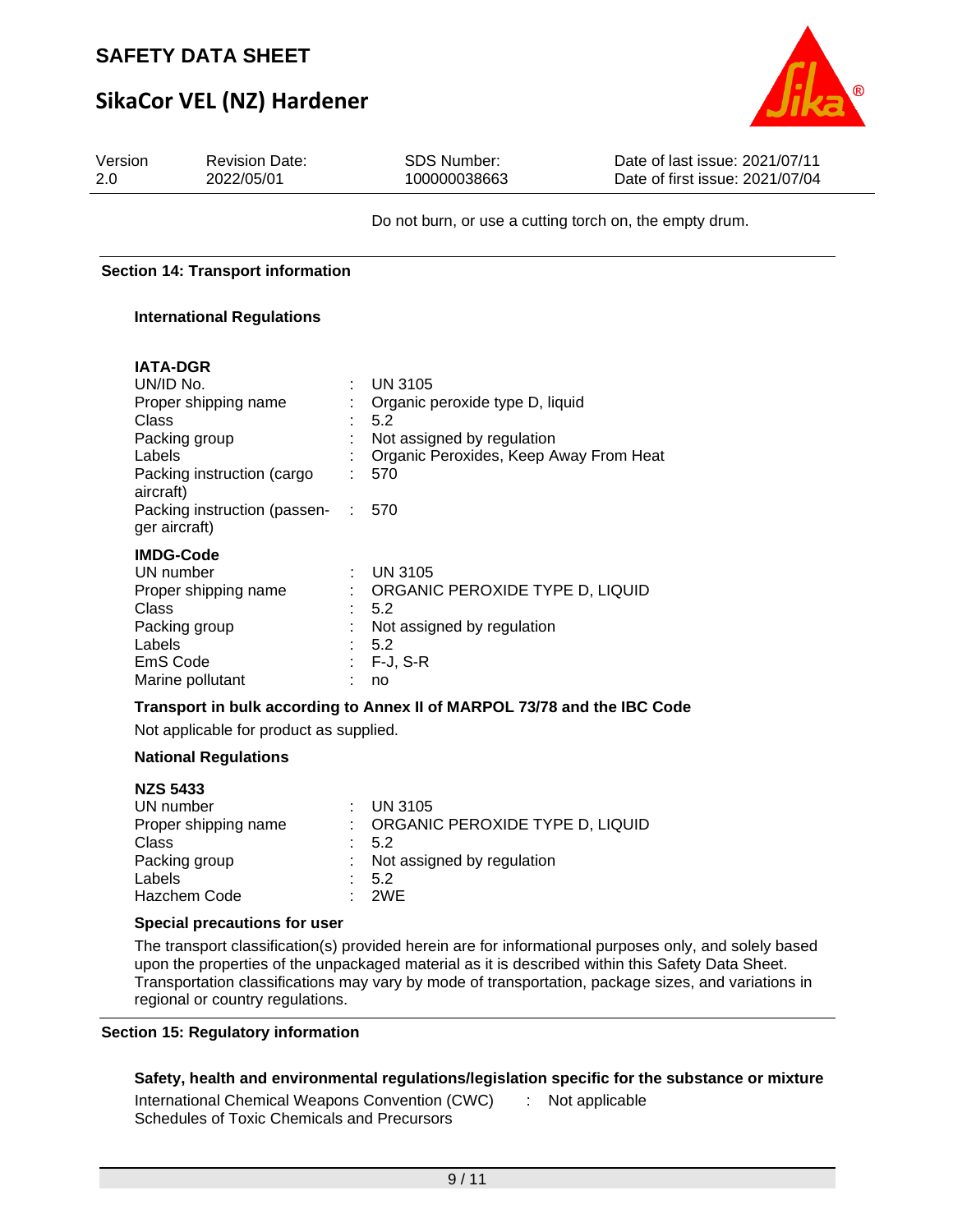# **SikaCor VEL (NZ) Hardener**



| Version | <b>Revision Date:</b>       | SDS Number:  | Date of last issue: 2021/07/11  |
|---------|-----------------------------|--------------|---------------------------------|
| 2.0     | 2022/05/01                  | 100000038663 | Date of first issue: 2021/07/04 |
|         | <b>HSNO Annroval Number</b> |              |                                 |

#### **HSNO Approval Number**

HSR002678

#### **HSW Controls**

Certified handler certificate not required. Tracking hazardous substance not required. Refer to the Health and Safety at Work (Hazardous Substances) Regulations 2017, for further information.

|  |  |  |  | The components of this product are reported in the following inventories: |
|--|--|--|--|---------------------------------------------------------------------------|
|  |  |  |  |                                                                           |

| <b>NZIOC</b> | : On the inventory, or in compliance with the inventory |
|--------------|---------------------------------------------------------|
|--------------|---------------------------------------------------------|

**Section 16: Other information**

#### **Full text of other abbreviations**

| NZ BEI               | New Zealand. Biological Exposure Indices                                                                                                                                                                                                          |
|----------------------|---------------------------------------------------------------------------------------------------------------------------------------------------------------------------------------------------------------------------------------------------|
| NZ OEL               | New Zealand. Workplace Exposure Standards for Atmospher-<br>ic Contaminants                                                                                                                                                                       |
| NZ OEL / WES-TWA     | Workplace Exposure Standard - Time Weighted average                                                                                                                                                                                               |
| NZ OEL / WES-STEL    | Workplace Exposure Standard - Short-Term Exposure Limit                                                                                                                                                                                           |
| NZ OEL / WES-Ceiling | Workplace Exposure Standard - Ceiling                                                                                                                                                                                                             |
| <b>ADG</b>           | Australian Dangerous Goods Code.                                                                                                                                                                                                                  |
| <b>ADR</b>           | European Agreement concerning the International Carriage of<br>Dangerous Goods by Road                                                                                                                                                            |
| CAS                  | <b>Chemical Abstracts Service</b>                                                                                                                                                                                                                 |
| <b>DNEL</b>          | Derived no-effect level                                                                                                                                                                                                                           |
| <b>EC50</b>          | Half maximal effective concentration                                                                                                                                                                                                              |
| <b>GHS</b>           | <b>Globally Harmonized System</b>                                                                                                                                                                                                                 |
| <b>IATA</b>          | International Air Transport Association                                                                                                                                                                                                           |
| <b>IMDG</b>          | International Maritime Code for Dangerous Goods                                                                                                                                                                                                   |
| LD50                 | Median lethal dosis (the amount of a material, given all at<br>once, which causes the death of 50% (one half) of a group of<br>test animals)                                                                                                      |
| <b>LC50</b>          | Median lethal concentration (concentrations of the chemical in<br>air that kills 50% of the test animals during the observation<br>period)                                                                                                        |
| <b>MARPOL</b>        | International Convention for the Prevention of Pollution from<br>Ships, 1973 as modified by the Protocol of 1978                                                                                                                                  |
| <b>OEL</b>           | Occupational Exposure Limit                                                                                                                                                                                                                       |
| <b>PBT</b>           | Persistent, bioaccumulative and toxic                                                                                                                                                                                                             |
| <b>PNEC</b>          | Predicted no effect concentration                                                                                                                                                                                                                 |
| <b>REACH</b>         | Regulation (EC) No 1907/2006 of the European Parliament<br>and of the Council of 18 December 2006 concerning the Reg-<br>istration, Evaluation, Authorisation and Restriction of Chemi-<br>cals (REACH), establishing a European Chemicals Agency |
| <b>SVHC</b><br>vPvB  | Substances of Very High Concern<br>Very persistent and very bioaccumulative                                                                                                                                                                       |